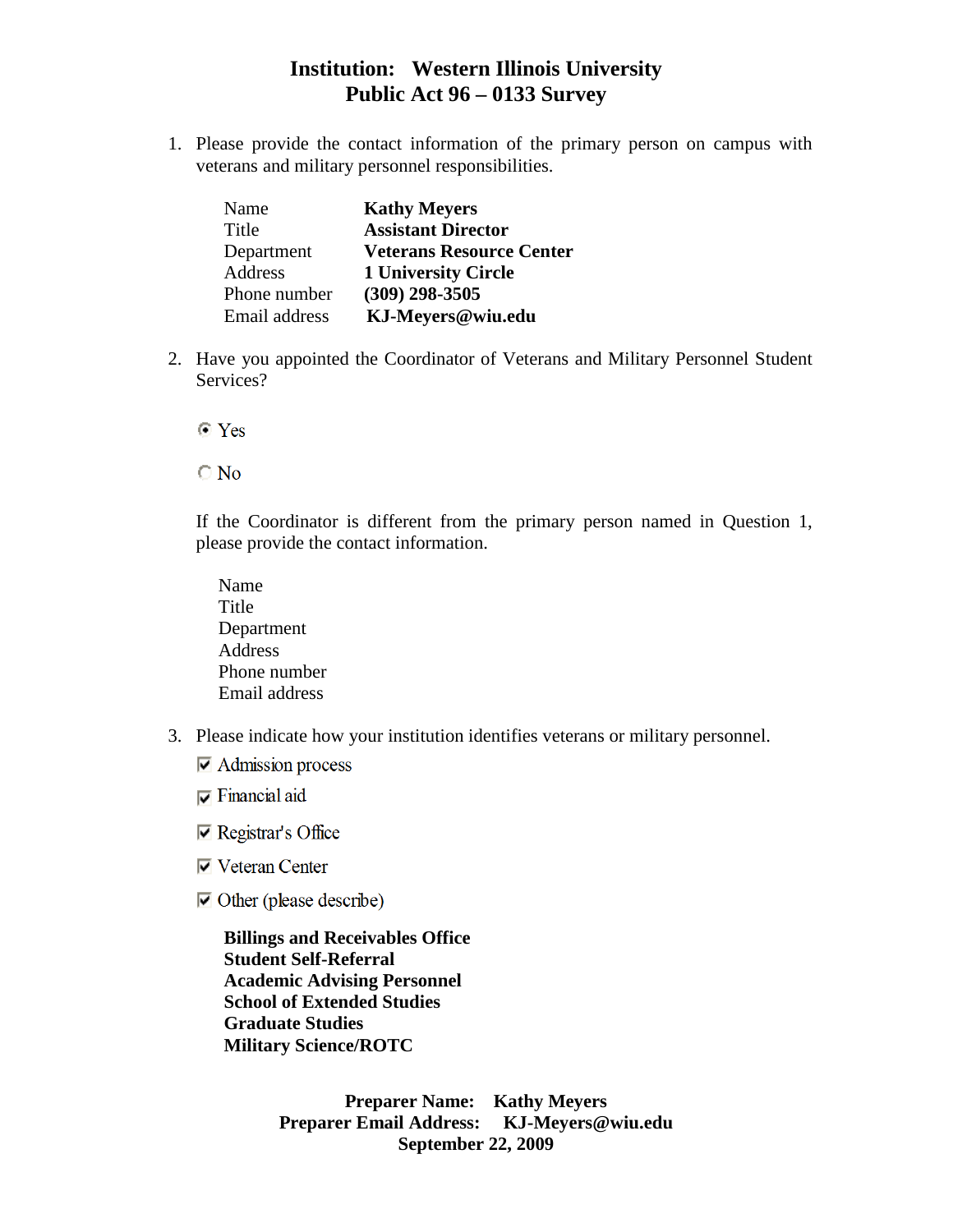- 4. Please indicate which of the following provide programs or services designed for veterans or military personnel and their families.
	- Academic Advising Office
	- **Admissions Office**
	- **V** Counseling Center
	- **V** Counseling Center
	- $\blacktriangleright$  Bursar Office
	- **Disability Service Office**
	- $\triangleright$  Financial Aid Office
	- $\triangleright$  Health Services
	- Veterans Center
	- $\triangleright$  Other (please describe)

**Academic Advising Office Admissions Office Counseling Center Bursar Office Disability Service Office Financial Aid Office Health Services Veterans Center Office of the Registrar Military Science/ROTC Quad Cities Campus WIU Veterans Club**

5. Please describe the programs or services that are available to veterans, military personnel, and their families.

**Western Illinois University has established a Veterans Resource Center dedicated to specifically meeting the needs and concerns of its veteran and military student population. University administrators have appointed qualified personnel who are responsible for providing an array of streamlined services in this newly renovated facility. Services to veterans and military personnel begin at the time of inquiry or application for admission, and continue through graduation.**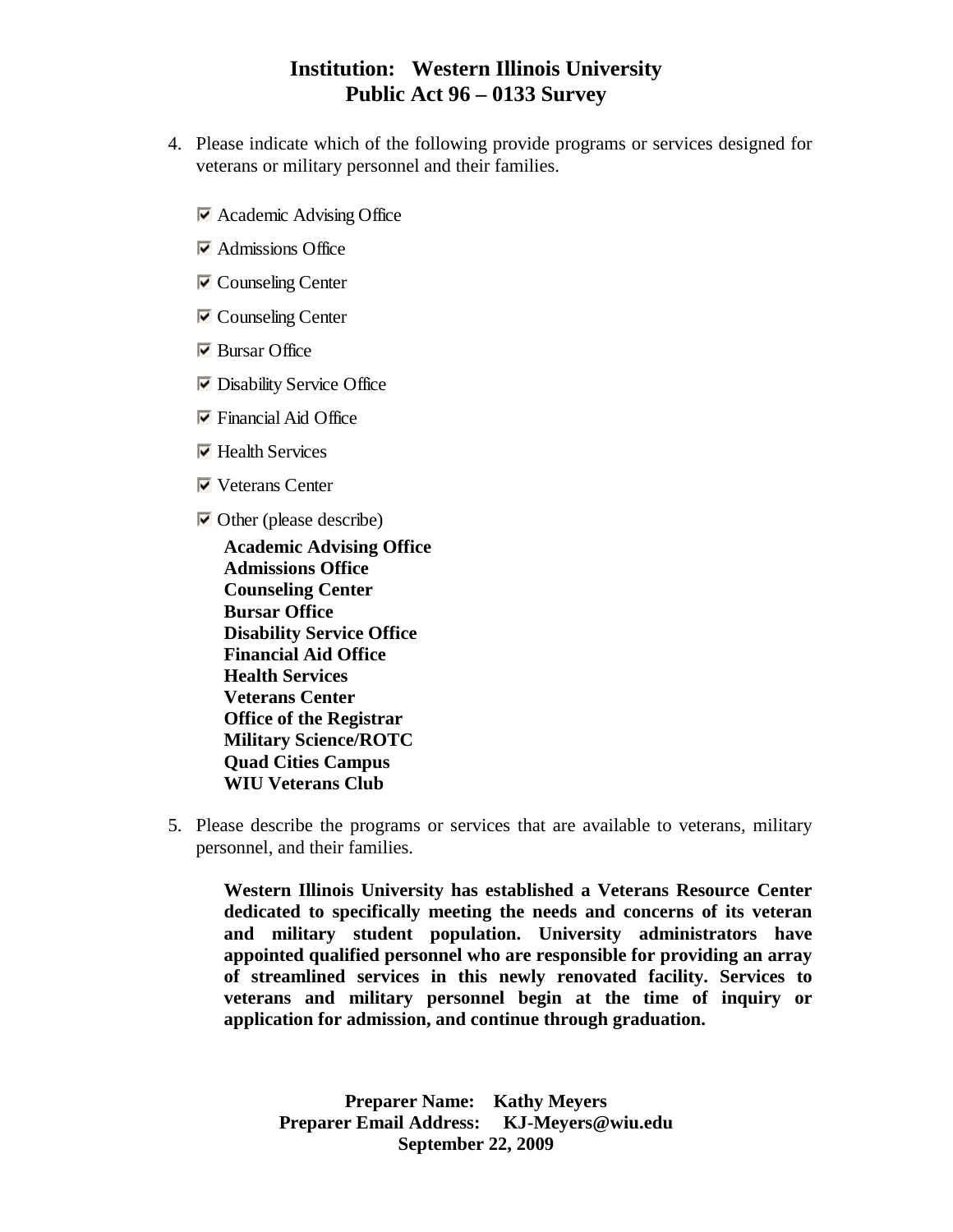**Services include, but are not limited to: assistance in applying to the University; articulating credit for military training/college credit; ensuring academic success via peer mentoring, tutoring, and academic advising; advocating on behalf of University veteran student organizations; disseminating health and well-being information; minimizing barriers associated with transitional concerns; supporting service personnel prior to, during, and upon completion of deployment/activation activities; securing appropriate housing accommodations; providing outreach and counseling activities; assistance in applying for various financial aid programs such as Title IV aid, the GI Bill, tuition assistance, and scholarships, and disability support services. Additional support services are also available family members of veterans and reservists.**

6. Please indicate the number of veterans, military personnel, and spouses or dependents accessing the following programs and services during the 2008-2009 academic year. Please provide the contact information for each program or service offered.

|    |                                                                                      | Veterans                                                                                                                      | Military<br>Personnel | Families |
|----|--------------------------------------------------------------------------------------|-------------------------------------------------------------------------------------------------------------------------------|-----------------------|----------|
| а. | Academic advising                                                                    | X                                                                                                                             | X                     | X        |
|    | <b>Contact Name</b><br>Department<br>Address<br>Phone number<br>Email address        | <b>Kathy Meyers</b><br><b>Veterans Resource Center</b><br><b>1 University Circle</b><br>$(309)$ 298-3505<br>KJ-Meyers@wiu.edu |                       |          |
| b. | Academic support/tutoring                                                            | X                                                                                                                             | X                     | X        |
|    | <b>Contact Name</b><br>Department<br><b>Address</b><br>Phone number<br>Email address | <b>Kathy Meyers</b><br><b>Veterans Resource Center</b><br><b>1 University Circle</b><br>$(309)$ 298-3505<br>KJ-Meyers@wiu.edu |                       |          |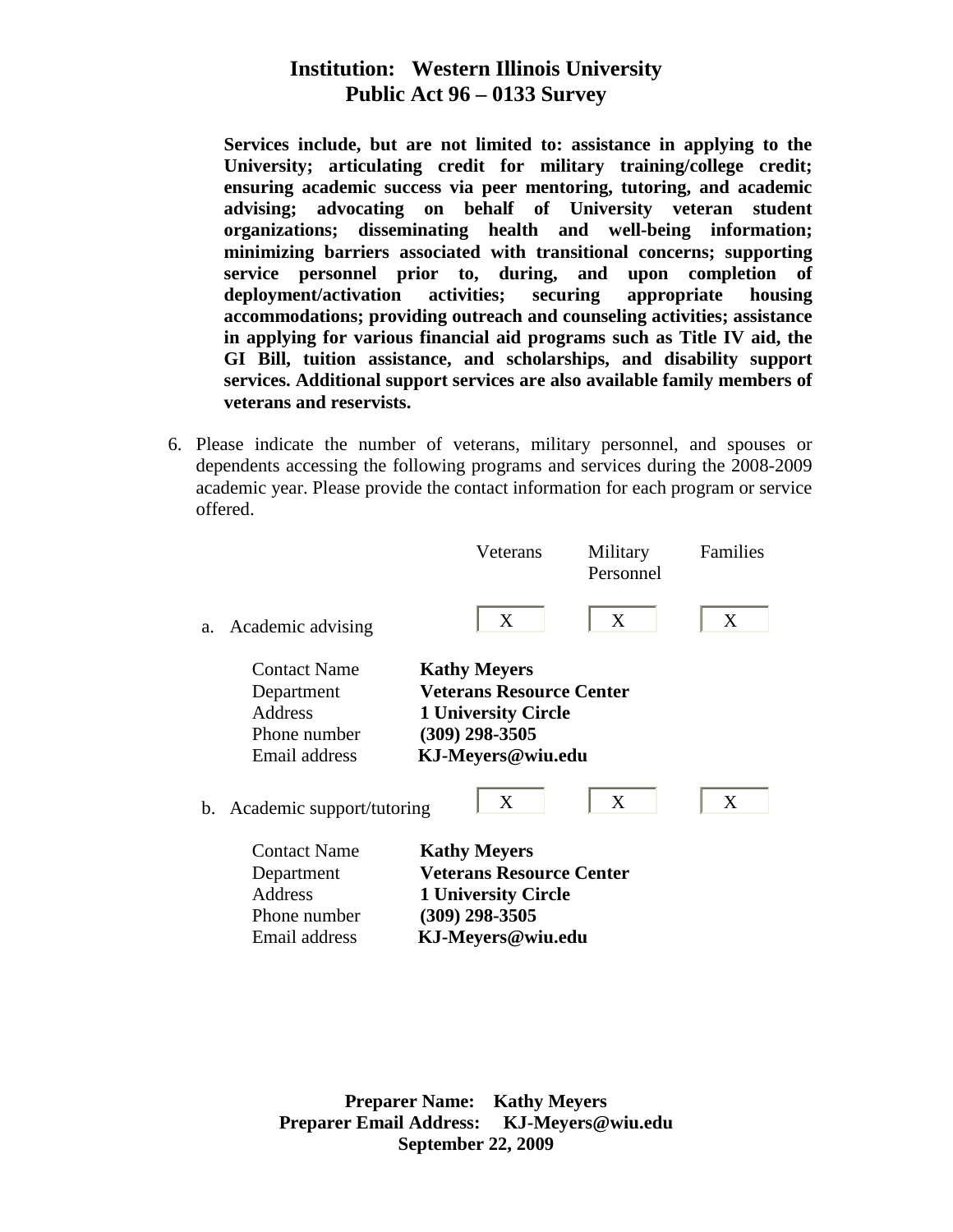| $\mathbf{c}$ . | Campus social events                                                                 | X                                                                                                                             | X | X |
|----------------|--------------------------------------------------------------------------------------|-------------------------------------------------------------------------------------------------------------------------------|---|---|
|                | <b>Contact Name</b><br>Department<br><b>Address</b><br>Phone number<br>Email address | <b>Kathy Meyers</b><br><b>Veterans Resource Center</b><br><b>1 University Circle</b><br>$(309)$ 298-3505<br>KJ-Meyers@wiu.edu |   |   |
| d.             | Career services                                                                      | X                                                                                                                             | X | X |
|                | <b>Contact Name</b><br>Department<br>Address<br>Phone number<br>Email address        | <b>Kathy Meyers</b><br><b>Veterans Resource Center</b><br><b>1 University Circle</b><br>$(309)$ 298-3505<br>KJ-Meyers@wiu.edu |   |   |
| e.             | Counseling                                                                           | X                                                                                                                             | X | X |
|                | <b>Contact Name</b><br>Department<br><b>Address</b><br>Phone number<br>Email address | <b>Kathy Meyers</b><br><b>Veterans Resource Center</b><br><b>1 University Circle</b><br>$(309)$ 298-3505<br>KJ-Meyers@wiu.edu |   |   |
| f.             | <b>Disability Services</b>                                                           | X                                                                                                                             | X | X |
|                | <b>Contact Name</b><br>Department<br>Address<br>Phone number<br>Email address        | <b>Kathy Meyers</b><br><b>Veterans Resource Center</b><br><b>1 University Circle</b><br>$(309)$ 298-3505<br>KJ-Meyers@wiu.edu |   |   |
| g.             | Employment assistance                                                                | X                                                                                                                             | X | X |
|                | <b>Contact Name</b><br>Department<br>Address<br>Phone number<br>Email address        | <b>Kathy Meyers</b><br><b>Veterans Resource Center</b><br><b>1 University Circle</b><br>$(309)$ 298-3505<br>KJ-Meyers@wiu.edu |   |   |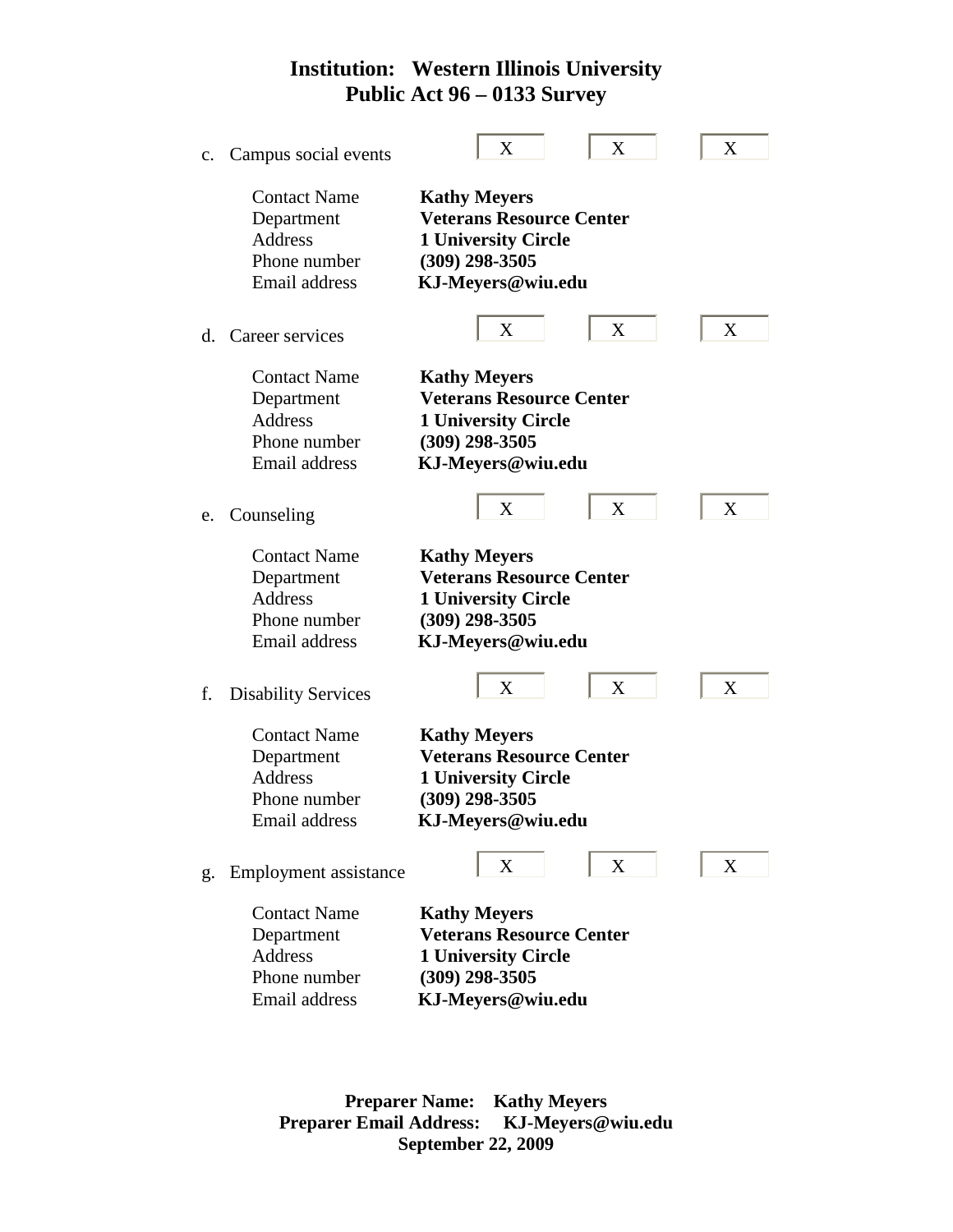| h. |                | Financial aid assistance<br>counseling (excluding<br>Montgomery GI Bill, IVG,<br>ING, or Post 9/11 Bill)        | X<br>X                                                                                                                                                                                                                          | X |
|----|----------------|-----------------------------------------------------------------------------------------------------------------|---------------------------------------------------------------------------------------------------------------------------------------------------------------------------------------------------------------------------------|---|
|    |                | <b>Contact Name</b><br>Department<br>Address<br>Phone number<br>Email address                                   | <b>Kathy Meyers</b><br><b>Veterans Resource Center</b><br><b>1 University Circle</b><br>$(309)$ 298-3505<br>KJ-Meyers@wiu.edu                                                                                                   |   |
|    | i.             | Health services                                                                                                 | X<br>X                                                                                                                                                                                                                          | X |
|    |                | <b>Contact Name</b><br>Department<br><b>Address</b><br>Phone number<br>Email address                            | <b>Kathy Meyers</b><br><b>Veterans Resource Center</b><br><b>1 University Circle</b><br>$(309)$ 298-3505<br>KJ-Meyers@wiu.edu                                                                                                   |   |
|    | $\mathbf{j}$ . | Mentoring                                                                                                       | X<br>X                                                                                                                                                                                                                          | X |
|    |                | <b>Contact Name</b><br>Department<br>Address<br>Phone number<br>Email address                                   | <b>Kathy Meyers</b><br><b>Veterans Resource Center</b><br><b>1 University Circle</b><br>$(309)$ 298-3505<br>KJ-Meyers@wiu.edu                                                                                                   |   |
|    | k.             | Orientation                                                                                                     | X<br>X                                                                                                                                                                                                                          | X |
|    |                | <b>Contact Name</b><br>Department<br>Address<br>Phone number<br>Email address                                   | <b>Kathy Meyers</b><br><b>Veterans Resource Center</b><br><b>1 University Circle</b><br>$(309)$ 298-3505<br>KJ-Meyers@wiu.edu                                                                                                   |   |
|    | 1.             | Tuition assistance counseling                                                                                   | X<br>X                                                                                                                                                                                                                          | X |
|    |                | <b>Contact Name</b><br>Department<br>Address<br>Phone number<br>Email address<br><b>Preparer Email Address:</b> | <b>Kathy Meyers</b><br><b>Veterans Resource Center</b><br><b>1 University Circle</b><br>$(309)$ 298-3505<br>KJ-Meyers@wiu.edu<br><b>Preparer Name:</b><br><b>Kathy Meyers</b><br>KJ-Meyers@wiu.edu<br><b>September 22, 2009</b> |   |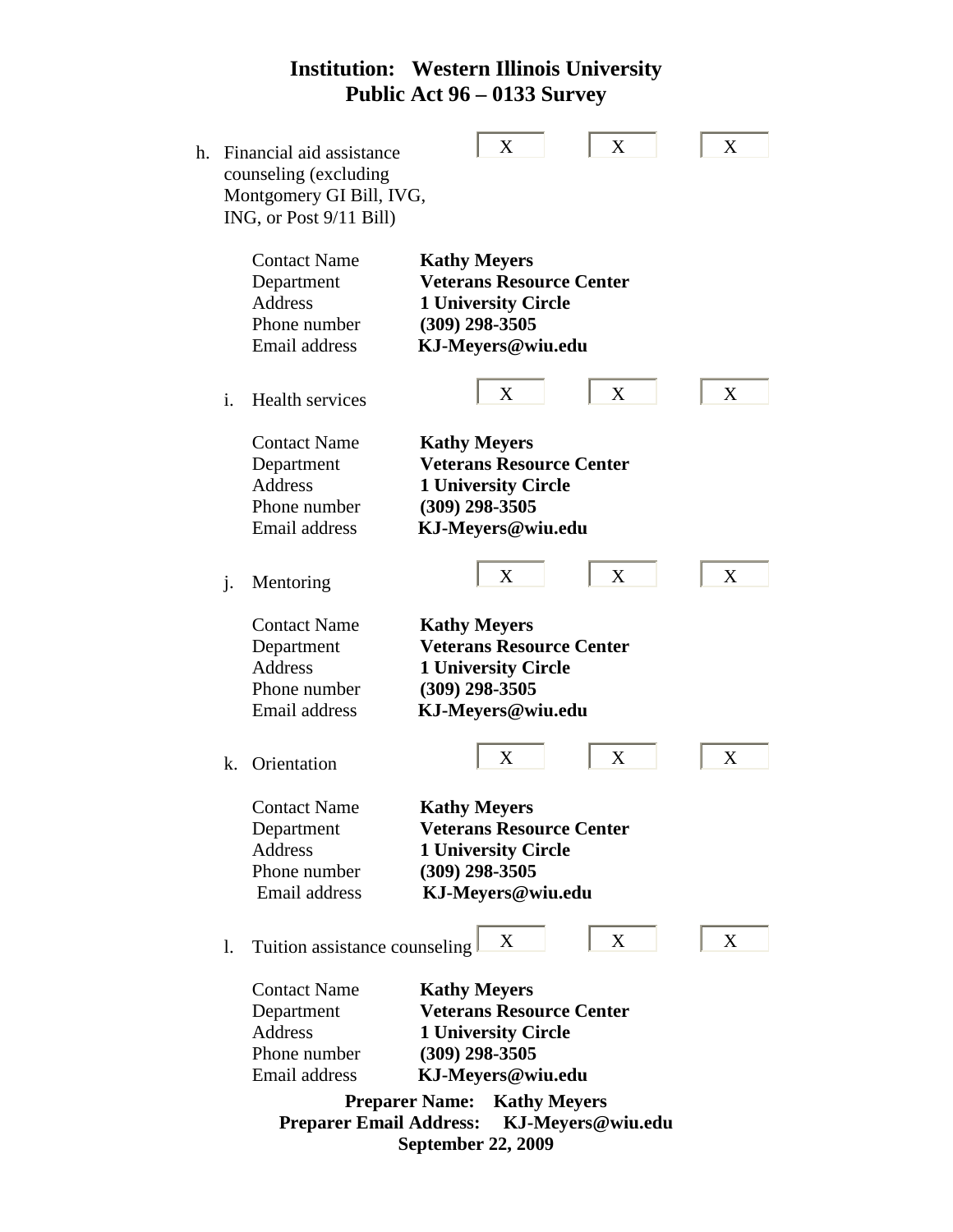L.

|    | 1.             | Montgomery GI Bill                                                                   | 516                                                                                                                           | X | X |
|----|----------------|--------------------------------------------------------------------------------------|-------------------------------------------------------------------------------------------------------------------------------|---|---|
|    | 2.             | <b>Illinois National Guard</b><br>Grant (ING)                                        | 103                                                                                                                           | X | X |
|    | 3.             | Illinois Veterans Grant<br>(IVG)                                                     | 382                                                                                                                           | X | X |
|    | $\mathbf{4}$ . | Post $9/11$                                                                          | X                                                                                                                             | X | X |
|    |                | m. Transition assistance<br>(counseling, housing, etc.)                              | $\boldsymbol{X}$                                                                                                              | X | X |
|    |                | <b>Contact Name</b><br>Department<br><b>Address</b><br>Phone number<br>Email address | <b>Kathy Meyers</b><br><b>Veterans Resource Center</b><br><b>1 University Circle</b><br>$(309)$ 298-3505<br>KJ-Meyers@wiu.edu |   |   |
| n. |                | Veteran student lounge or<br>designated gathering space                              | X                                                                                                                             | X | X |
|    |                | <b>Contact Name</b><br>Department<br><b>Address</b><br>Phone number<br>Email address | <b>Kathy Meyers</b><br><b>Veterans Resource Center</b><br><b>1 University Circle</b><br>$(309)$ 298-3505<br>KJ-Meyers@wiu.edu |   |   |
| 0. |                | Other (please describe)                                                              | X                                                                                                                             | X | X |
|    |                | <b>Contact Name</b><br>Department<br><b>Address</b><br>Phone number<br>Email address | <b>Kathy Meyers</b><br><b>Veterans Resource Center</b><br><b>1 University Circle</b><br>$(309)$ 298-3505<br>KJ-Meyers@wiu.edu |   |   |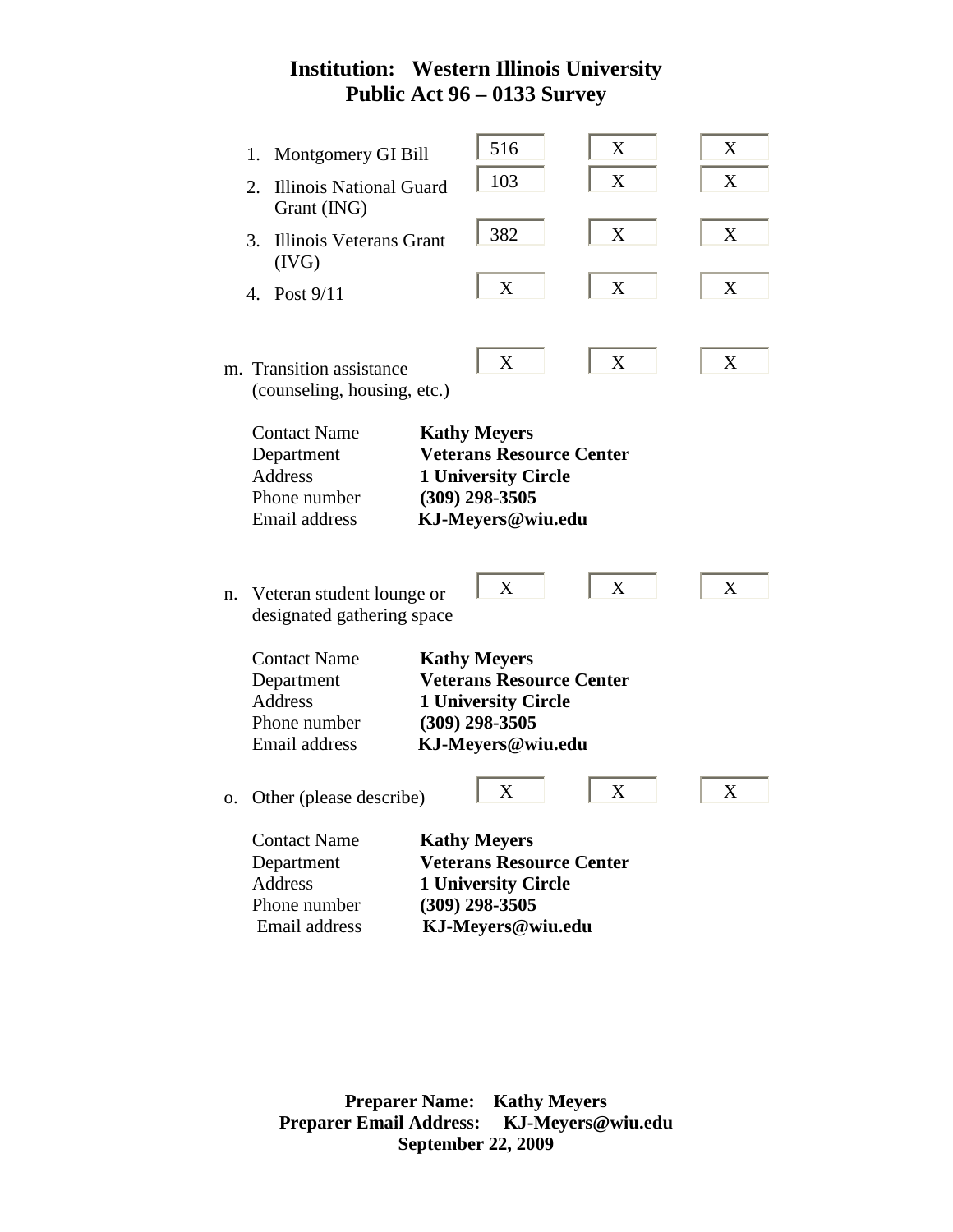7. Please provide the estimated range of potential use by veterans, military personnel and their families accessing the following programs and services during the 2013 – 2014 academic year.

|    |                                                                                            | Veterans         | Military<br>Personnel | Families    |
|----|--------------------------------------------------------------------------------------------|------------------|-----------------------|-------------|
| a. | Academic advising                                                                          | 1060             | X                     | X           |
| b. | Academic support/tutoring                                                                  | 550              | X                     | X           |
| c. | Campus social events                                                                       | 400              | X                     | X           |
| d. | Career services                                                                            | 250              | X                     | X           |
| e. | Counseling                                                                                 | 110              | X                     | X           |
| f. | <b>Disability Service Office</b>                                                           | 55               | X                     | X           |
| g. | Employment assistance                                                                      | 150              | X                     | X           |
| h. | Financial aid assistance                                                                   | 125              | X                     | X           |
|    | counseling (excluding<br>Montgomery GI, IVG, ING,<br>or Post $9/11$ )                      |                  |                       |             |
| i. | Health services                                                                            | 475              | X                     | X           |
| j. | Mentoring                                                                                  | 275              | X                     | X           |
| k. | Orientation                                                                                | 165              | X                     | X           |
| 1. | Tuition assistance counseling<br>1. Montgomery GI Bill<br>2. Illinois National Guard Grant | 50<br>750<br>225 | X<br>X<br>X           | X<br>X<br>X |
|    | (ING)                                                                                      |                  |                       |             |
|    | 3. Illinois Veterans Grant (IVG)                                                           | 800              | X                     | X           |
|    | Post 9/11<br>4.                                                                            | 100              | X                     | X           |
|    | m. Transition assistance<br>(counseling, housing, etc.)                                    | 300              | X                     | X           |
| n. | Veteran student lounge or<br>designated gathering space                                    | 575              | X                     | $\mathbf X$ |
| 0. | Other (please describe)                                                                    | X                | X                     | X           |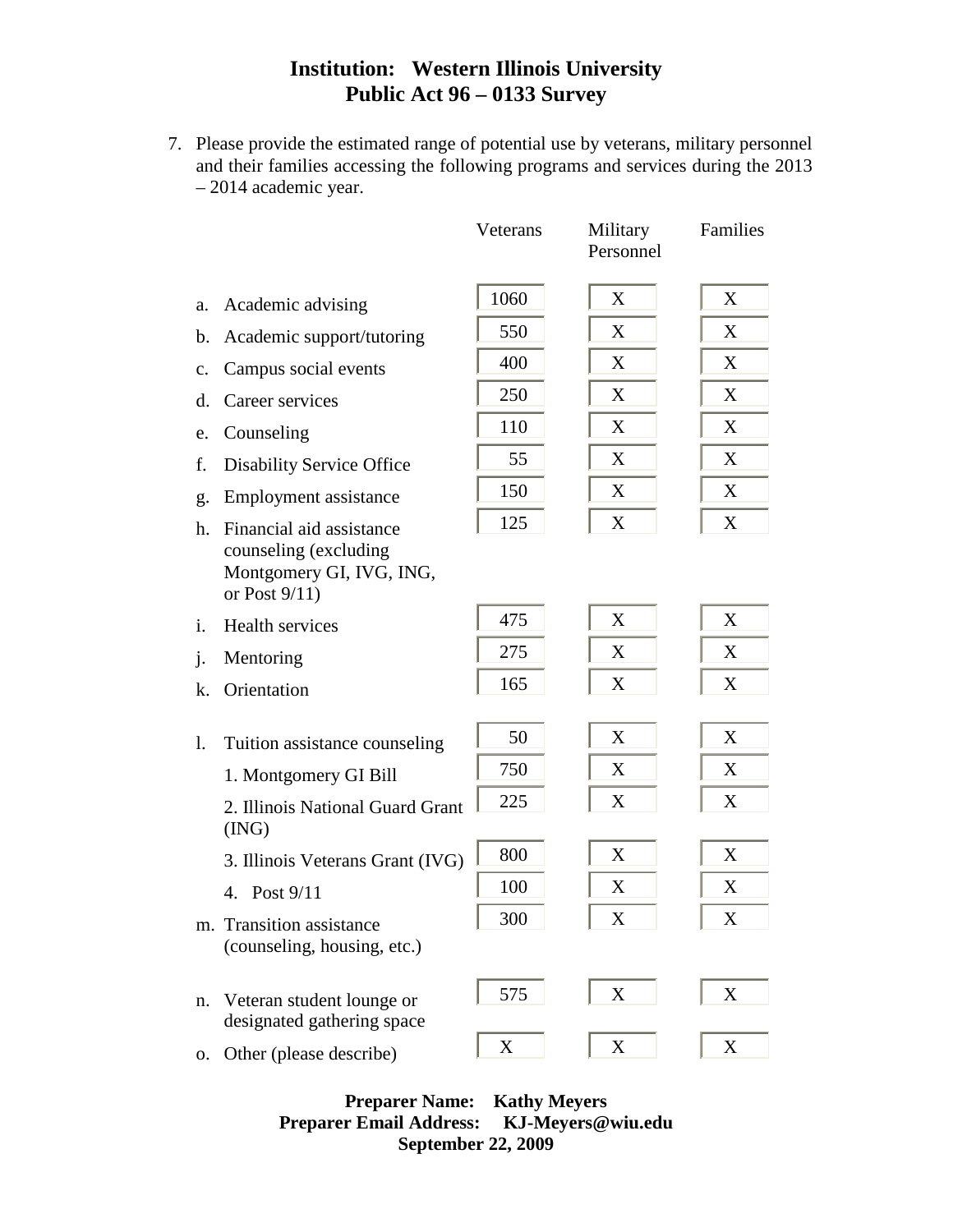8. Please provide the estimated range for potential use by veterans, military personnel and their families accessing the following programs and services during the 2018 – 2019 academic year.

|                |                                                                       | Veterans | Military<br>Personnel | Families                  |
|----------------|-----------------------------------------------------------------------|----------|-----------------------|---------------------------|
| a.             | Academic advising                                                     | 1075     | X                     | X                         |
| b.             | Academic support/tutoring                                             | 950      | $\boldsymbol{X}$      | X                         |
| $\mathbf{C}$ . | Campus social events                                                  | 575      | X                     | X                         |
| d.             | Career services                                                       | 500      | X                     | X                         |
| e.             | Counseling                                                            | 350      | X                     | X                         |
| f.             | <b>Disability Service Office</b>                                      | 90       | X                     | X                         |
| g.             | Employment assistance                                                 | 300      | X                     | X                         |
| h.             | Financial aid assistance                                              | 350      | X                     | $\boldsymbol{\mathrm{X}}$ |
|                | counseling (excluding<br>Montgomery GI, IVG, ING,<br>or Post $9/11$ ) |          |                       |                           |
| i.             | <b>Health services</b>                                                | 760      | X                     | X                         |
| $\dot{J}$ .    | Mentoring                                                             | 440      | X                     | X                         |
| k.             | Orientation                                                           | 265      | X                     | X                         |
| $\mathbf{l}$ . | Tuition assistance counseling                                         | 125      | X                     | X                         |
|                | 1. Montgomery GI Bill                                                 | 1150     | X                     | X                         |
|                | 2. Illinois National Guard Grant<br>(ING)                             | 350      | X                     | X                         |
|                | 3. Illinois Veterans Grant (IVG)                                      | 1200     | X                     | X                         |
|                | 4. Post 9/11                                                          | 250      | X                     | X                         |
| m.             | <b>Transition assistance</b><br>(counseling, housing, etc.)           | 750      | X                     | X                         |
| n.             | Veteran student lounge or<br>designated gathering space               | 1050     | X                     | X                         |
| 0.             | Other (please describe)                                               | X        | X                     | X                         |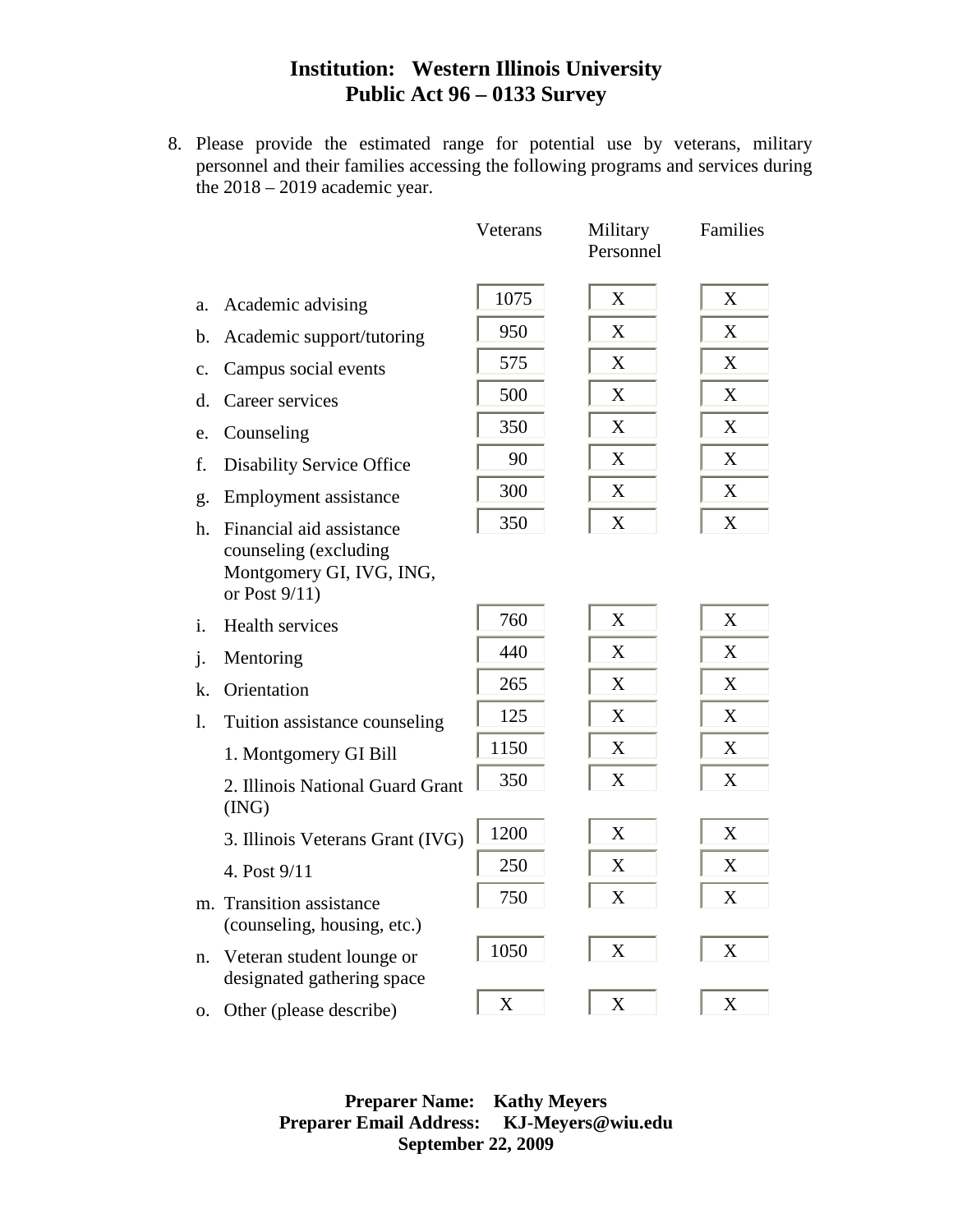- 9. Please indicate which of the following services are provided.
	- **Psychiatrist**
	- $\triangleright$  Referral to off-campus support services
	- $\overline{\triangledown}$  Referral to support services provided by the U.S. Department of Veterans Affairs
	- $\triangleright$  Other (please describe)

### **Referrals to local community support agencies, Department of Illinois Veterans Administration, Illinois Student Aid Commission, and Peoria Vets Center**

10. Please indicate which of the following communication methods are used to inform currently enrolled veterans, military personnel and their families about programs and services available to them.

#### **Advisor**

- **College** catalog
- **Email**
- **Mailing**
- **Print advertisement**
- **Web-based advertisement**
- $\blacktriangleright$  All of the above
- $\triangleright$  Other (please describe)

### **Veterans & Military Personnel Resource Guide (detailed booklet outlining programs and services. Available in print and PDF formats.**

11. Please describe how your institution tracks retention and goal completion of veterans and military personnel.

**Veterans Resource staff members have independently developed a limited manual process for tracking retention and goal completion of veterans and military personnel; however, this recordkeeping system does not appear to be adequately addressing the unique needs of this student population. Depending upon the availability of resources, specific efforts will be directed toward the development of a computerized tracking system during the 2009-10 academic year.**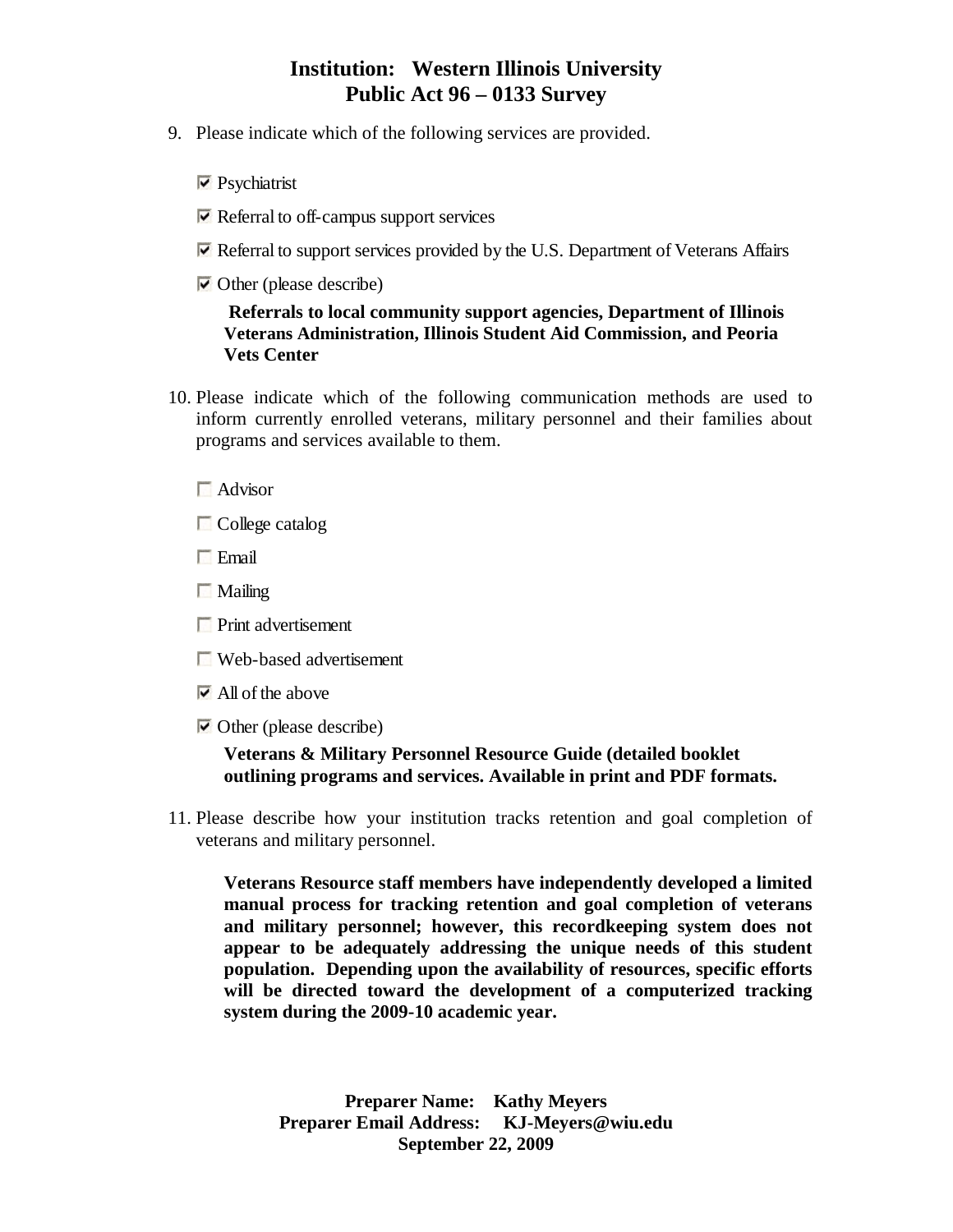- 12. Please indicate which accommodations are made for students called to active duty during the semester.
	- $\triangledown$  Tuition and fee refund policy
	- $\triangleright$  Leave of absence policy
	- $\Box$  Online options for continuing in the same semester
- 13. Please indicate which accommodations are made for families of military personnel called to active duty during the semester.
	- $\triangledown$  Tuition and fee refund policy
	- $\triangleright$  Leave of absence policy
	- $\triangleright$  Online options for continuing in the same semester
- 14. When called to active duty during the semester, would the semester count as a withdrawal?
	- $\bullet$  Yes
	- $\bigcirc$  No
- 15. Does your institution accept military credit?
	- $\bullet$  Yes
	- $\overline{O}$  No
- 16. Does your institution use the ACE *Guide to the Evaluation of Educational Experiences in the Armed Services* in making the determination for accepting credit?
	- $\bullet$  Yes
	- $\bigcirc$  No
- 17. Does your institution accept Defense Activity for Non-Traditional Education Support (DANTES) credits?
	- $\bullet$  Yes

 $\bigcirc$  No